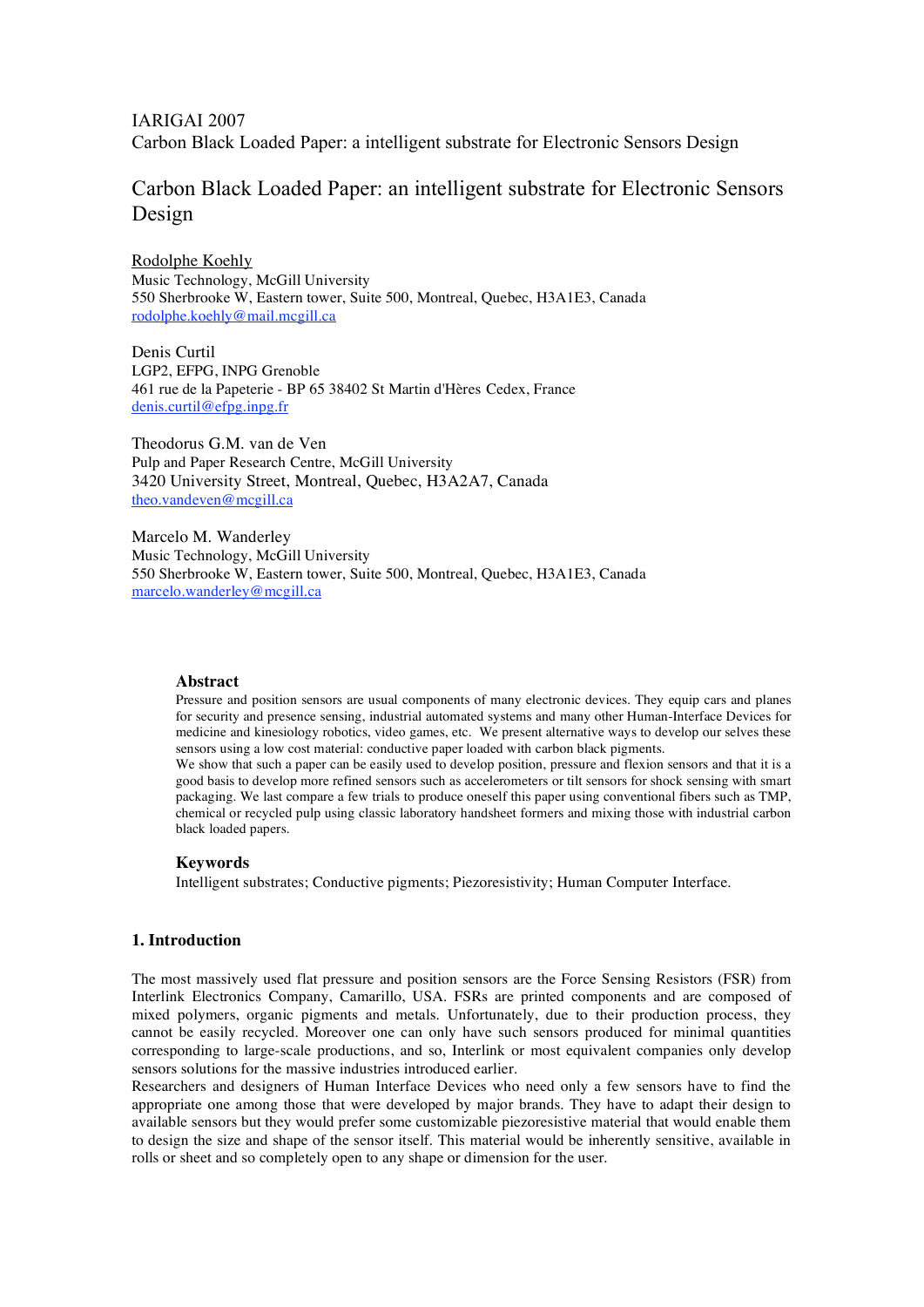

*Figure1: Various pressure sensors to be used or mounted onto a glove for musical application. One can also notice an example of homemade paper FSR on the left \*.*

We have been looking for such materials [Koehly, 2005] and we have found that conductive paper would be an ideal candidate here. Loading paper with electrically resistive pigments such as carbon black provides us with an elastic and flexible volume resistive material, which simply needs to be placed between metallic electrodes (A1 and A2) to be used as a pressure (Figure 2), position or flexion sensor depending on the chosen design. Loading paper with conductive pigments does not prevent its re-use, as most papers are loaded with white pigments for optical properties, and we can recycle them similarly to produce cardboard or newspaper.



*Figure 2: The resistance of carbon black loaded paper between two electrodes (A1 and A2) is function of the dimension of the electrodes (constant C) and is inversely proportional to the force applied onto the paper: R=f(C/F)*

In a research project between EFPG in France and the department of Music Technology at McGill University in Canada, we have been studying conductive paper to be used as position and strain sensors. Our goal is to provide digital musical instrument designers with straightforward means to circumvent the limited offering of commercial sensors, which are restricted to a few technologies with predefined electrical characteristics, shapes and sizes [Jensenius, 2005]. Our goal is also to define the basis of possible applications of our sensors for advances in printing and media technology. For instance, we can imagine developing smart packaging for fragile packages that would integrate force sensors and tilts in case of shock. We also think on the development of printed conductors as far as connections are concerned.

### **2. Minimal considerations for building paper sensors**

Carbon black loaded paper is a conventional paper that can be made using various types of fibers. The difference with other papers is mainly that it is loaded with carbon black pigments instead of the usual whitening pigments such as clay or  $CaCO<sub>3</sub>$ . If one wants to develop a paper for a position sensor, the best paper will be highly refined and calendered to decrease as much as possible the surface porosity and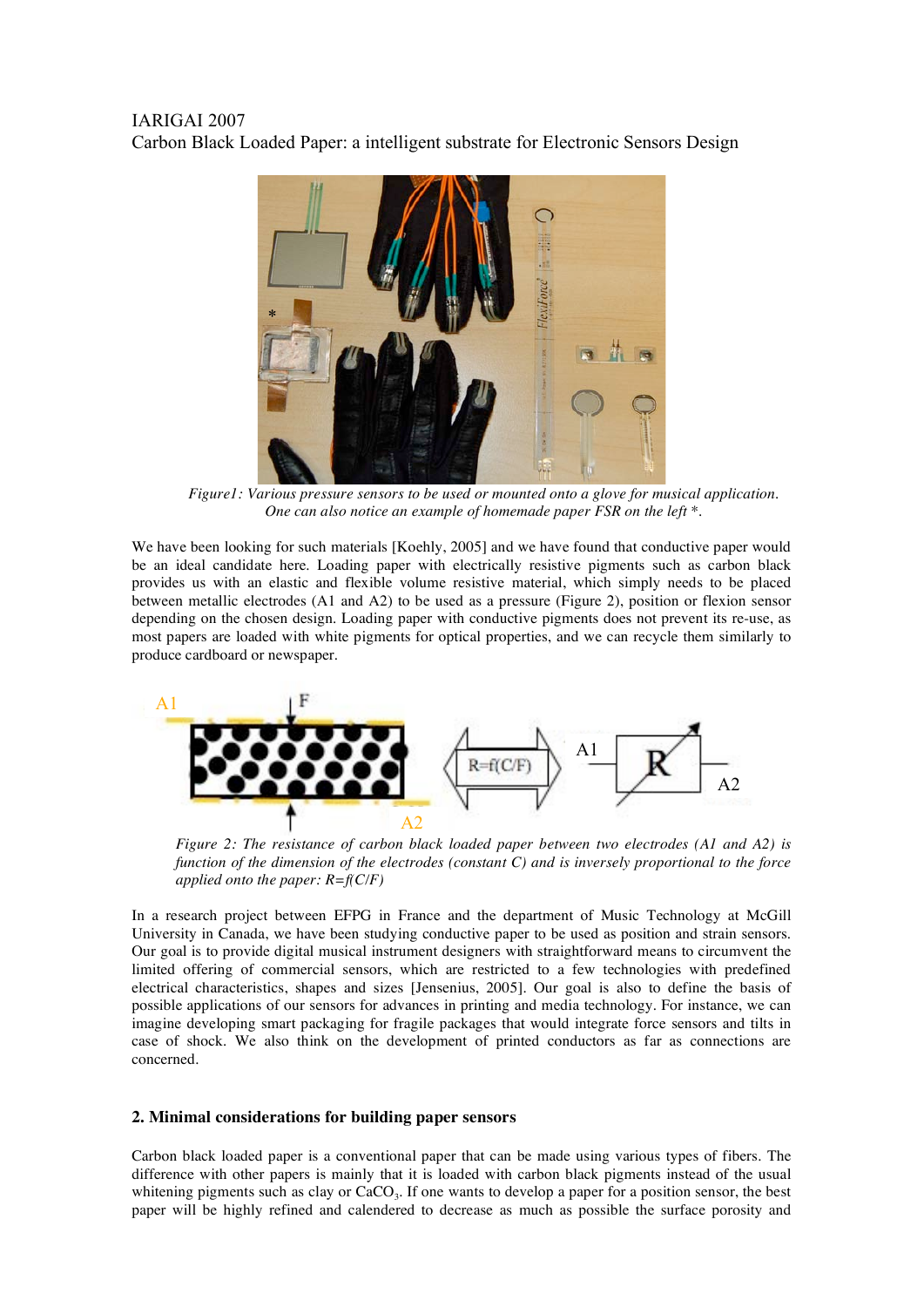roughness, as the aim will be to get a linear variation of electrical resistance along the surface. In reality, and as shown in figure 3, even a rough paper (industrial sample, thickness e=0.275mm, basis weight  $W=160g/m<sup>2</sup>$ ) can provide sufficient linearity to develop a position sensor with a few mm resolution.



*Figure 3: Even a rough paper provides sufficient linearity to develop a position sensor with a resolution under the pressure exerted by a human finger (2mm resolution equals around 50 Ohms).*

Position sensors [Koehly, 2006] are made using three electrodes along a linear conductive sample. This sample can be any flexible support, inked or coated with an electrically conductive component or it can be a volume conductive material such as a band of conductive paper. One electrode is then fixed on each end of the band (figure 4). The resistance between the two electrodes A1 and A2 is then fixed and depends on the volume resistivity of respectively the ink coat or the whole conductive paper. The third electrode A3 is placed all along the conductive length, and provides a variable output proportional to the volume of resistive material that the current has to cross.



*Figure 4: Schematic of a one-axis position sensor: pressing with the finger along the flexible* resistive material creates a contact with the anode A3 that enables to obtain a value of the position *of the sensor along the x-axis.*

To develop efficient force or flexion sensors [Koehly, 2006], it is better to provide high roughness and porosity, as it is the volume resistivity and the surface contact variation that will mainly affect the resistance of the paper under strain. Pressure sensors are made using one or a stack of sheets of conductive paper between 2 electrodes. This sandwich would then act as a variable resistance, decreasing with compression. We show that this variation is partially due to the compression of the material along its thickness, and most mainly to contact surface variation between each sheet.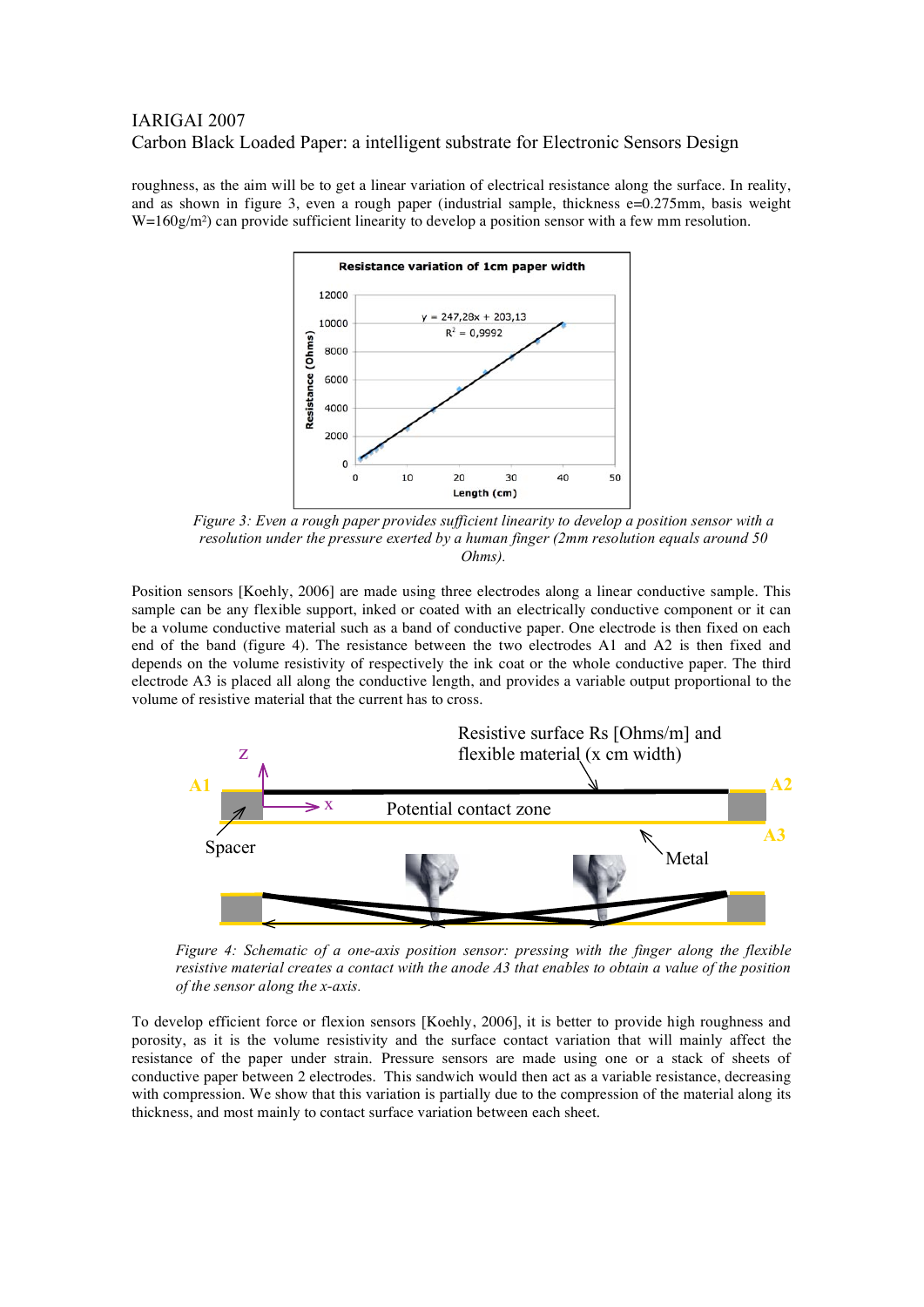## IARIGAI 2007

Carbon Black Loaded Paper: a intelligent substrate for Electronic Sensors Design



*Figure 5: a conductive paper in between electrodes or other sheets of paper is equivalent to variable resistances in series, the variations of resistance being mostly due to surface contact variations (see later figure 8: the variation of resistance due to contact surface is 100 times more important than the one in volume).*

A few sensors were developed using this configuration for which two conductive papers were investigated: One (paper G) was loaded with carbon and was thick  $(0.275 \text{mm}, W=160 \text{g/m}^2, 12,6\%$  ash content for an ash test at 450°C) and the other (paper F) with graphite and was thinner (0.160 mm, 100g/m², 8.4% ash content). We varied the number of sheets stacked in order to see how we could extend the range of those pressure sensors; each stack was inserted between 2 copper plates used as electrodes. The paper samples were squares of 2.5cm<sup>2</sup> and the copper electrodes were  $2cm<sup>2</sup>$  extended by a 1cm width plate to solder a wire. The whole was covered with some plastic film to prevent from moisture variations and copper oxidation. Figure 1 shows one of these sensors (\*). 2 laboratory sheets were made from some repulped paper G with an English Sheet Former to increase its bulk.

Table 1 shows their range for each of those sensors. For instance, a sensor called 4G3F is composed of a stack of 4 sheets of G and 3 sheets of F. The table enables also to compare the range of the paper sensors to the range of 2 industrial sensors. For each sensors we give some values of a resistance to use to make a tension divider (usual electronic trick to adapt a sensor to the input tension). This enables to better compare the range efficiency between sensors.

*Table 1: Comparison of the range for various homemade sensors to two industrial sensors for loads of 100g and 5kg. The samples were placed onto a weighing machine (compressed zone: 2cm<sup>2</sup> ) while the resistance was measured. It is possible to reproduce the same sensor using the same number of sheets stacked in a sandwich under 2 copper electrodes.*

| Paper              | 3G   | 3G  | 3G   | 7G   | 4G      | 4G      | 4G    | Round      | <b>Square</b> | 1R   | 2R   |
|--------------------|------|-----|------|------|---------|---------|-------|------------|---------------|------|------|
|                    |      |     |      |      | $+3F$   | $+3F$   | $+3F$ | <b>FSR</b> | <b>FSR</b>    |      |      |
| $R$ at $100g$      | 550  | 450 | 500  | 1100 | 7, E 06 | 8, E 06 | 6.E   | 50, E 06   | 55000         | 2000 | 4000 |
| $(\Omega)$         |      |     |      |      |         |         | 06    |            |               |      |      |
| $R$ at 5000g       | 18   | 17  | 22   | 41   | 28000   | 24000   | 30000 | 3400       | 200           | 19   | 42   |
| $(\Omega)$         |      |     |      |      |         |         |       |            |               |      |      |
| $\Delta R(\Omega)$ | 532  | 433 | 478  | 1059 | 6972k   | 7976k   | 5970k | 49996k     | 54800         | 1981 | 3958 |
| $\Delta R/R$ mean  | .,87 | .85 | 1,83 | 1.86 | 1.98    | . 99    | 1,98  | 1.99       | 1,98          | 1,96 | 1,96 |
|                    |      |     |      |      |         |         |       |            |               |      |      |

We can first notice that we obtain a good reproducibility of the sensors looking at the samples 3G or 4G3F that were duplicated three times and all provide around the same range. We can also notice that industrial sensors can have quite a much wider range than the homemade ones. Last, we can see that increasing the number of sheets stacked enable to improve the range, but here again, there is a limit number of sheet to stack for optimal results. It is also interesting to notice that stacking the 2 sorts of papers (F and G) together provided the best results.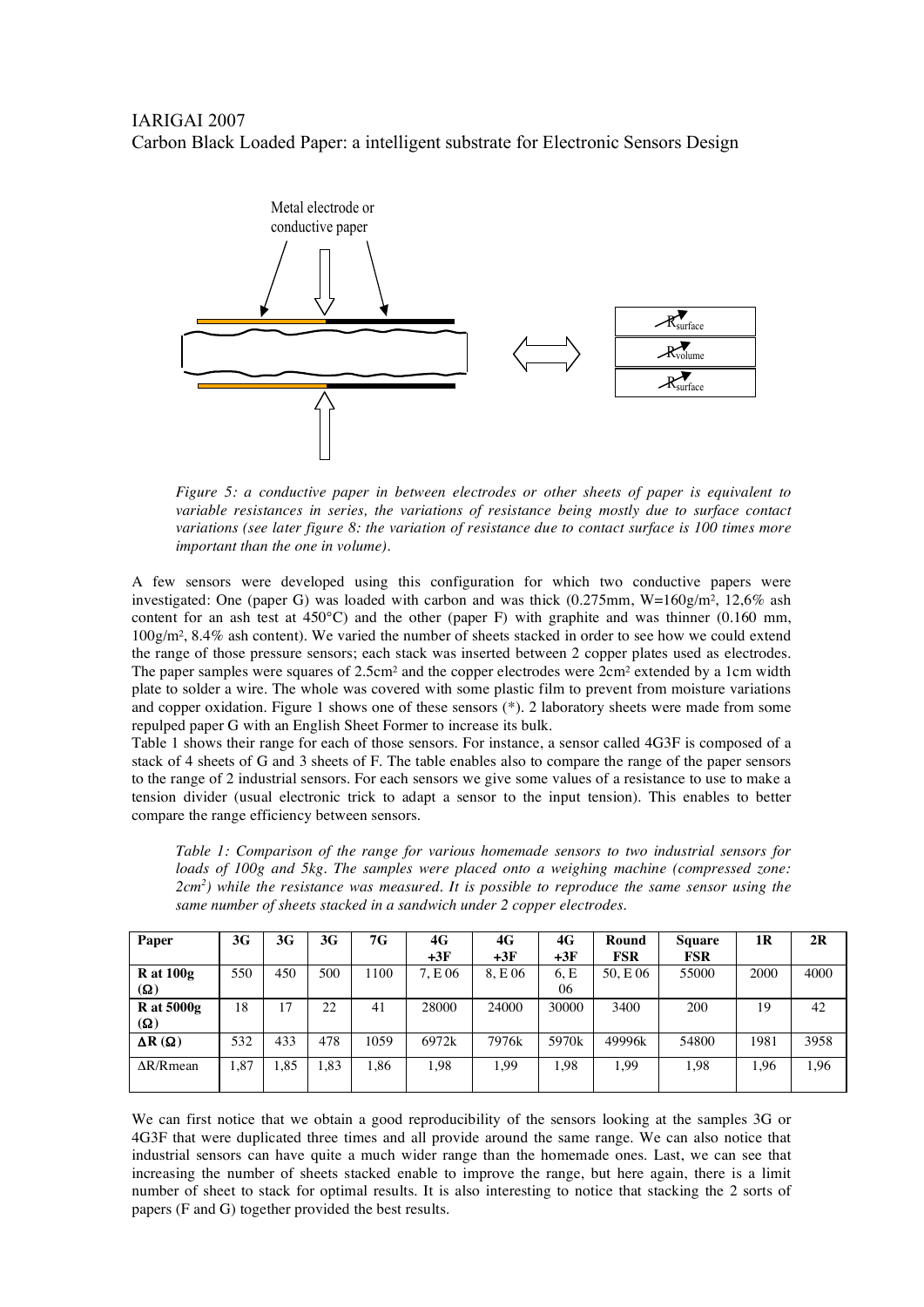The industrial paper G was repulped and some new sheets were realised in order to provide a thicker fibrous mat and so to increase the range of resistance variation. the new paper was around 2.1mm thick for w=1200g/m<sup>2</sup>. The bulk then increased from 1.67 cm<sup>3</sup>/g to 1.75 cm<sup>3</sup>/g. Experiments show (paper 1R and 2R) that we increased the possible range by this way  $(\Delta R/R)$  went from 1.85 to 1.96), but we can not know if this is due to the difference in pigments concentration (11.2 % ash content for an new ash test at 450°C), the increase of the bulk or simply the increase of the basis weight or the thickness. We have then produced a series of paper based on paper G and three types of pulps: TMP and chemical pulp to see how this could vary the results in resistance variation.

### **3. Results & Discussion**

We tried to improve paper G changing the pigment concentration and adding new virgin fibres to increase the elasticity of the fibrous mat. The major parameter that would influence the paper conductivity is the Carbon Black concentration. Preliminary ash tests (ISO 1762:1974) at 400°C on some samples showed the pigment concentration of the paper is between 15 to 20%. However, according to the papermakers, there is also some CaCO3 pigments in this paper, and an ash test does not able to differentiate carbon black pigments from the other ones. We then chose to produce new papers, increasing their thickness and their bulk by using bigger and less refined fibres. We used unbleached chemical pulp at 11°SR, and mechanical pulp at 66°SR to check that high refining would really be bad for paper elasticity.

Starting from some repulped paper G, we made 10 different pulps adding each time from 10 to 50% of each new pulp to the industrial one. From those pulps, we made each time two 500g/m<sup>2</sup> hand sheets (ISO 5269:1998) to check the influence of forming, pressing and drying. We expected to have higher bulk and lower pigment concentration for the "a series" than for the "b series". Table 2 shows some of the results.

| Paper          | %<br>Paper<br>G | %other<br>pulp | Basis<br>weight<br>(g/cm <sup>2</sup> ) | Thicknes<br>s (μm) | <b>Bulk</b><br>$\text{(cm}^3\text{/g)}$ | %<br><b>Pigments Porosity</b> | %     | Gram-<br>mage<br>(g/cm <sup>2</sup> ) | %<br>Moisture ( $\Omega$ ) | Resist.<br>10cm |
|----------------|-----------------|----------------|-----------------------------------------|--------------------|-----------------------------------------|-------------------------------|-------|---------------------------------------|----------------------------|-----------------|
| 0a             | 100             |                | 630.8                                   | 1686               | 2.67                                    | 15.20%                        | 74.0% | 598.3                                 | 5.1%                       | 575             |
| <b>Ob</b>      | 100             |                | 509.3                                   | 1019               | 2.00                                    | 12.10%                        | 66.5% | 476.4                                 | 6.5%                       | 1500            |
| 1a             | 90              | Chemical       | 660.8                                   | 1688               | 2.55                                    | 13.70%                        | 73.1% | 626.2                                 | 5.2%                       |                 |
| 1 <sub>b</sub> | 90              | Chemical       | 459.7                                   | 1039               | 2.26                                    | 10.30%                        | 70.8% | 429.9                                 | 6.5%                       | 4700            |
| 2a             | 80              | Chemical       | 658.2                                   | 1878               | 2.85                                    | 12.10%                        | 76.2% | 622.8                                 | 5.4%                       |                 |
| 2b             | 80              | Chemical       | 492.5                                   | 1162               | 2.36                                    | 9.50%                         | 72.2% | 460.5                                 | 6.5%                       | 6000            |
| 3a             | 70              | Chemical       | 645.9                                   | 1872               | 2.90                                    | 10.30%                        | 76.9% | 611.4                                 | 5.3%                       | 1600            |
| 3b             | 70              | Chemical       | 478.4                                   | 1193               | 2.49                                    | 7.60%                         | 74.0% | 447.8                                 | 6.4%                       | 17000           |
| 6a             | 90              | TMP            | 609.3                                   | 1615               | 2.65                                    | 13.30%                        | 74.3% | 574.7                                 | 5.7%                       |                 |
| 6b             | 90              | TMP            | 451.0                                   | 1061               | 2.35                                    | 10.60%                        | 71.9% | 421.3                                 | 6.6%                       | 3700            |
| 7а             | 80              | TMP            | 543.0                                   | 1331               | 2.45                                    | 11.80%                        | 72.4% | 514.4                                 | 5.3%                       |                 |
| 7b             | 80              | TMP            | 441.7                                   | 1033               | 2.34                                    | 9.60%                         | 72.1% | 410.2                                 | 7.1%                       | 8200            |
| 8a             | 70              | TMP            | 567.1                                   | 1325               | 2.34                                    | 10.10%                        | 71.5% | 534.5                                 | 5.7%                       |                 |
| 8b             | 70              | TMP            | 434.9                                   | 1012               | 2.33                                    | 7.50%                         | 72.3% | 405.9                                 | 6.7%                       | 18500           |

*Table 2: influence of the sheet formation and addition of new fibres into the conductive paper G.*

### **Pigments concentration**

Carbon black particles that are present in the paper enable it to be conductive. These pigments have the advantage to be very fine and very inexpensive. We can assume that the more a paper has pigments, the more conductive it will be. However, this is not the only parameter that will influence the conductivity. Indeed, we can also imagine that an increase in thickness, bulk or porosity will decrease the conductance. Figure 6 plots the resistance of the various samples. We can see that there is a clear but not direct link between pigment concentration and resistance value, and an exponential decrease of the resistance value with an increase of the pigment concentration. The variations are certainly due to the variations of the bulk and porosity between the samples (see table 2).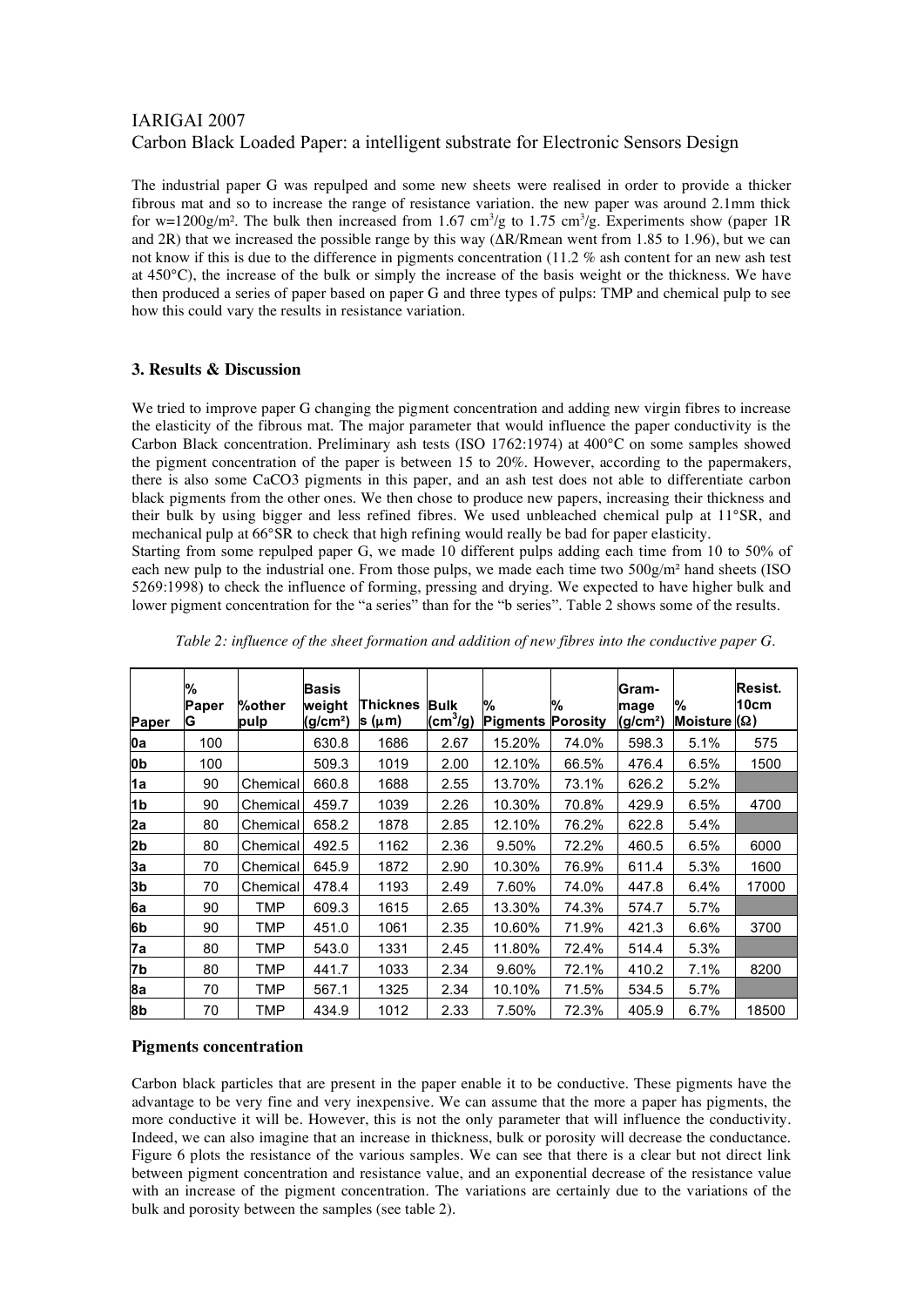

*Figure 6: Variation of the volume resistance of various samples with the pigments concentration. The resistance was measured over samples of 10 cm length and 2cm width. The thickness varying between 1 and 2 mm, the values of resistance were normalised to the volume of the samples. Extracted from table 2 and other samples tested at lower pigments concentration.*

### **Repeatability**

A fundamental parameter for a sensor is its repeatability: the device should provide the same result in terms of resistance variation for the same applied compression. Conductive papers can provide such a characteristic because of their high compressibility and memory-shape property. If calibrated, i.e. if the paper is submitted to an excess of compression before its use, one can expect to obtain excellent results with a paper force sensor for various forces as long as one does not exceed the compression load.

We mentioned earlier that the resistance variation would mainly be due to surface contact variations and much less to the volume compression of the paper. We then developed an apparatus (figure 7) enabling to control the pressure on a defined zone of the paper (4 or 10cm²) and measure the variation of conductivity. The sample was placed on a high sensitivity pressure sensor that would send the pressure value applied on the sample to the computer. A pneumatic system was controlled by the computer to apply a force of 0 to 60 Newton through a pneumatic jack on which was screwed a flat contact piece (5\*2cm²) that would distribute the pneumatic force along a defined zone over the paper sample (4 or 10 cm² depending on the contact piece orientation). The contact piece in metal would vary the conductivity of the paper sample and provide information on the variation of resistance due to contact surface variations. This apparatus does not work efficiently for less than 4 Newton, because of some friction forces in the pneumatic jack. This system enables to plot the variation of Force vs Conductance on a scale of 4 to 60N.



*Figure 7: Sensor testing apparatus developed at the EFPG by the LGP2*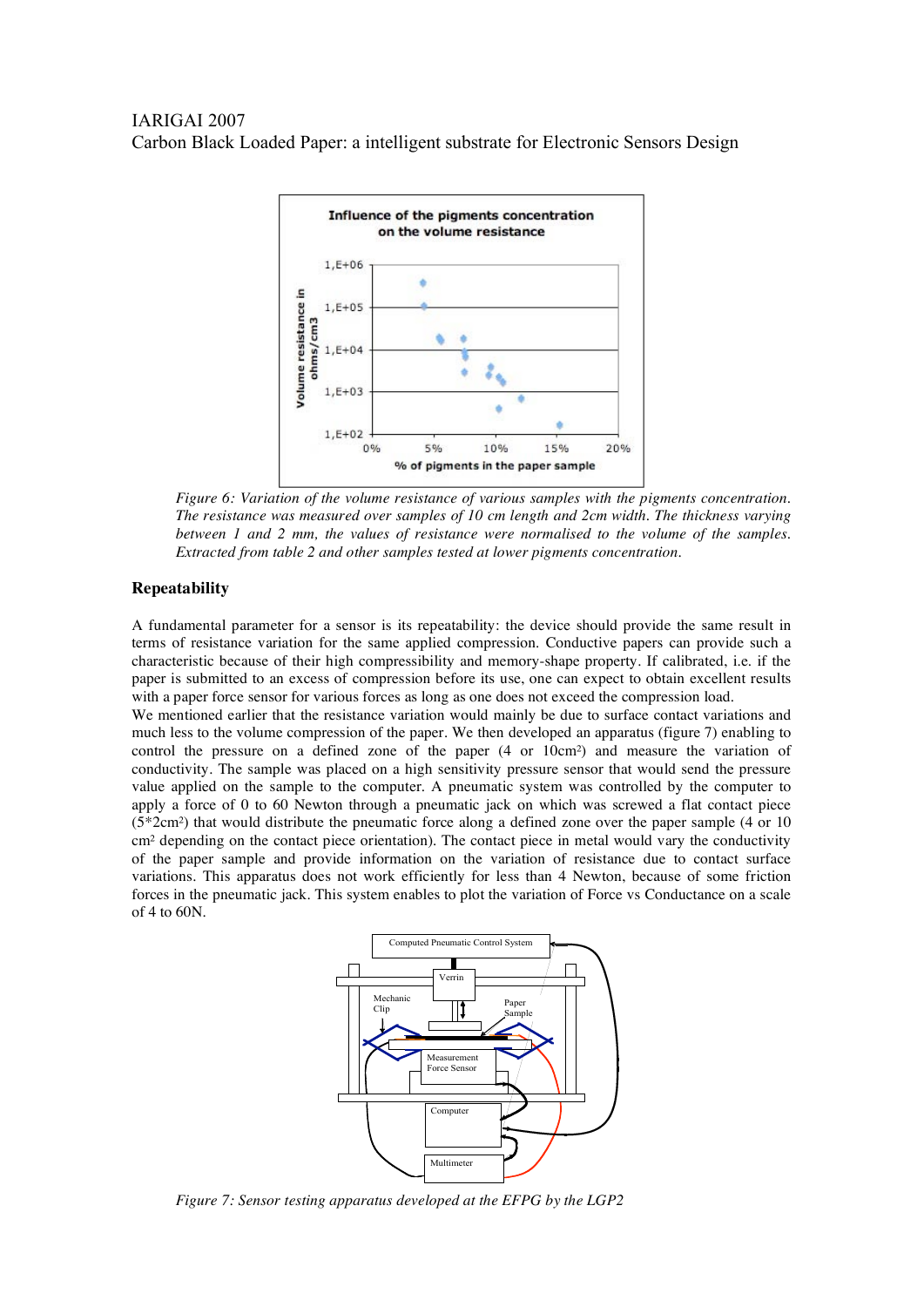A first trial was made on paper G to determine the influence of the resistance variation in volume and the one in surface in surface. For the test in volume, the contact piece was covered with an insulator. Figure 8 shows the results: while the variation of resistance in volume is only a few ohms, the variation in surface is around 300 ohms.



*Figure 8: Variation of resistance for sample G tested with the apparatus of figure 7. When the contact piece is insulated, we can only notice a few Ohms resistance variations, whereas when it is not, the resistance variation drops from more than 1100 ohms to 800 ohms for a load gradually applied from 0 to 5 kg and return (compressed zone 4 cm2).*

We can also notice the hysteresis that is generated when compressing and releasing the force applied which is inherent to any material in compression that is not purely elastic. Other industrial sensors would suffer the same drawback. Also, the variations at the beginning of the test are due to the apparatus: when the friction force of the jack is passed a sudden load is applied onto the paper and the system has to readjust to the setting. However, it is interesting to see the results given over a few trials to check the repeatability of the measurements for the same load setting. The test of figure 9 shows that, after a first loading, that is different from the following (i.e. calibration test), the other trials are very similar thus providing a good repeatability for the measurement of varying force from the paper G.



*Figure 9: repeatability test: after a calibration load the paper will provide the same resistance variation for the same applied force, and this as much when loading than when unloading.*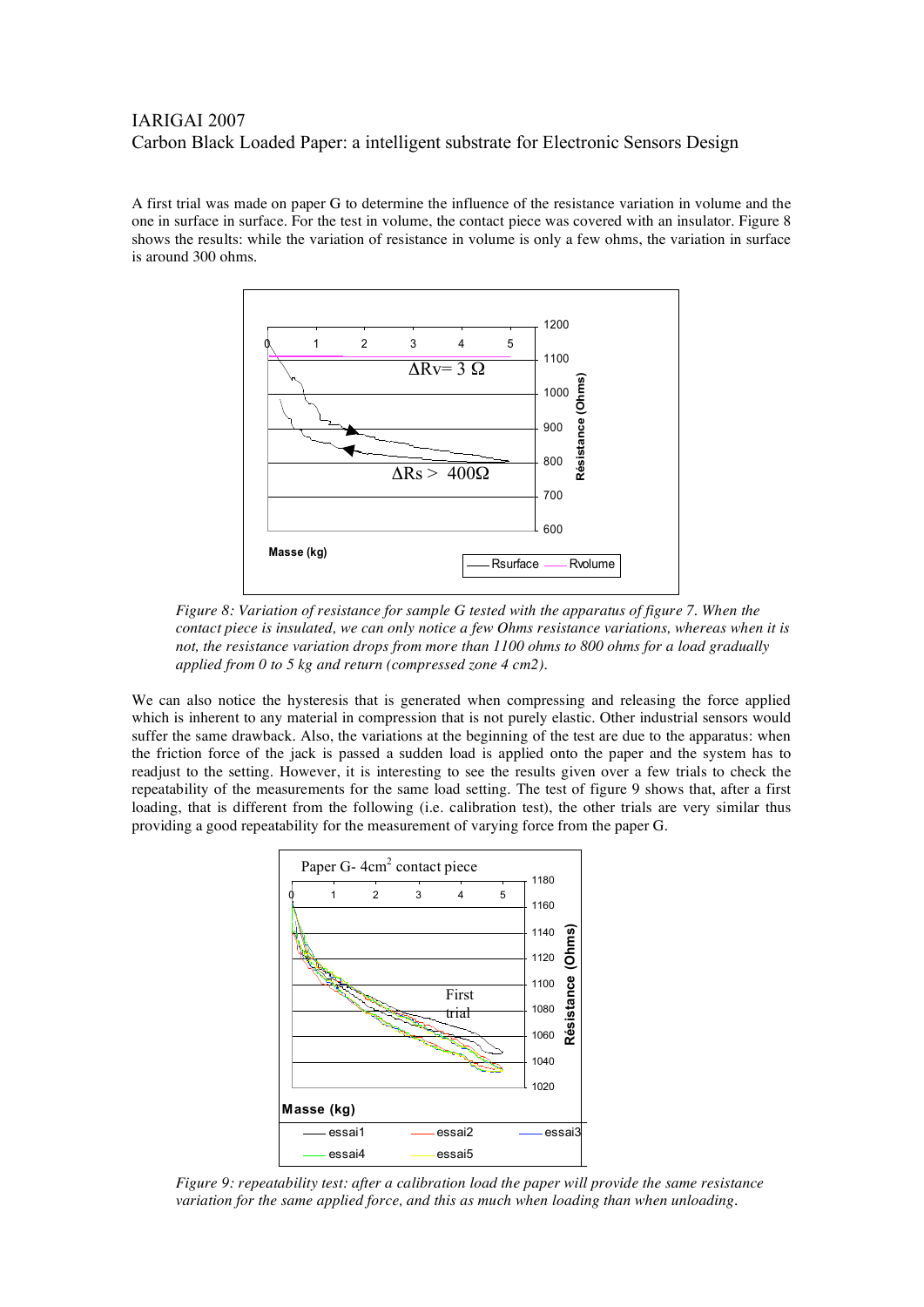### **Influence of the fibres**

The influence of the fibres is not easy to determine. Indeed, we did not make sheets with various pulps and having the same pigment concentration, except for samples 3b and 8b:



*Figure 10: influence of the fibres on the linear response of the resistance variation. 30% of chemical pulp and TMP were added respectively for papers 3b and 8b. We can see that long and less refined fibres enables better linear results and elasticity.*

Sheets 3b being made with chemical pulp and sheet 8b with TMP, we can notice the importance of using long and less refined fibres to obtain linear results and fibre elasticity. Indeed, the results for sheet 3b is much better than for 8b in terms of linearity for 4cm² loading surface.

### **4. Perspectives & conclusion**

We could notice that some industrial papers such as paper G already provided good results in terms of repeatability for various applications. Another important point to use sensors for "expert" control gesture or dynamic measurement is its time-response, which means the time the material takes to come back to its original position and conduction response after being loaded. We measured this with an oscilloscope and noticed that it takes 75ms for the sensor to come back to a steady conductivity value when the pressure is released. This means that we can not measure with precision two data under this time interval. Then, if we build for instance an electronic percussion, the sensor will enable to detect around 13 hit per second. A professional percussionist might go faster than the sensor when he drums, but for toys and no professional quality, this time-response would be sufficient for such an application. As far as tilts sensing for packaging applications is concerned, it is also interesting to have a low time response as the sensors should detect quick shocks due to bad manipulation during transportation.

New papers will be developed as well as another method to measure the content of pigments such as using a thermogravimetric analyer. Paper G will be kept as a basis of material and lower concentrations of long fibres such as chemical pulp will be added to improve its bulk, trying to find a compromise between an optimised range, good repeatability and low hysteresis for the optimised sample.

Another machine will also be built to enable better measurements, replacing the pneumatic jack by an electrically driven worm, thus eliminating the problem of friction and bad measurements under 4 Newtons.

### **References**